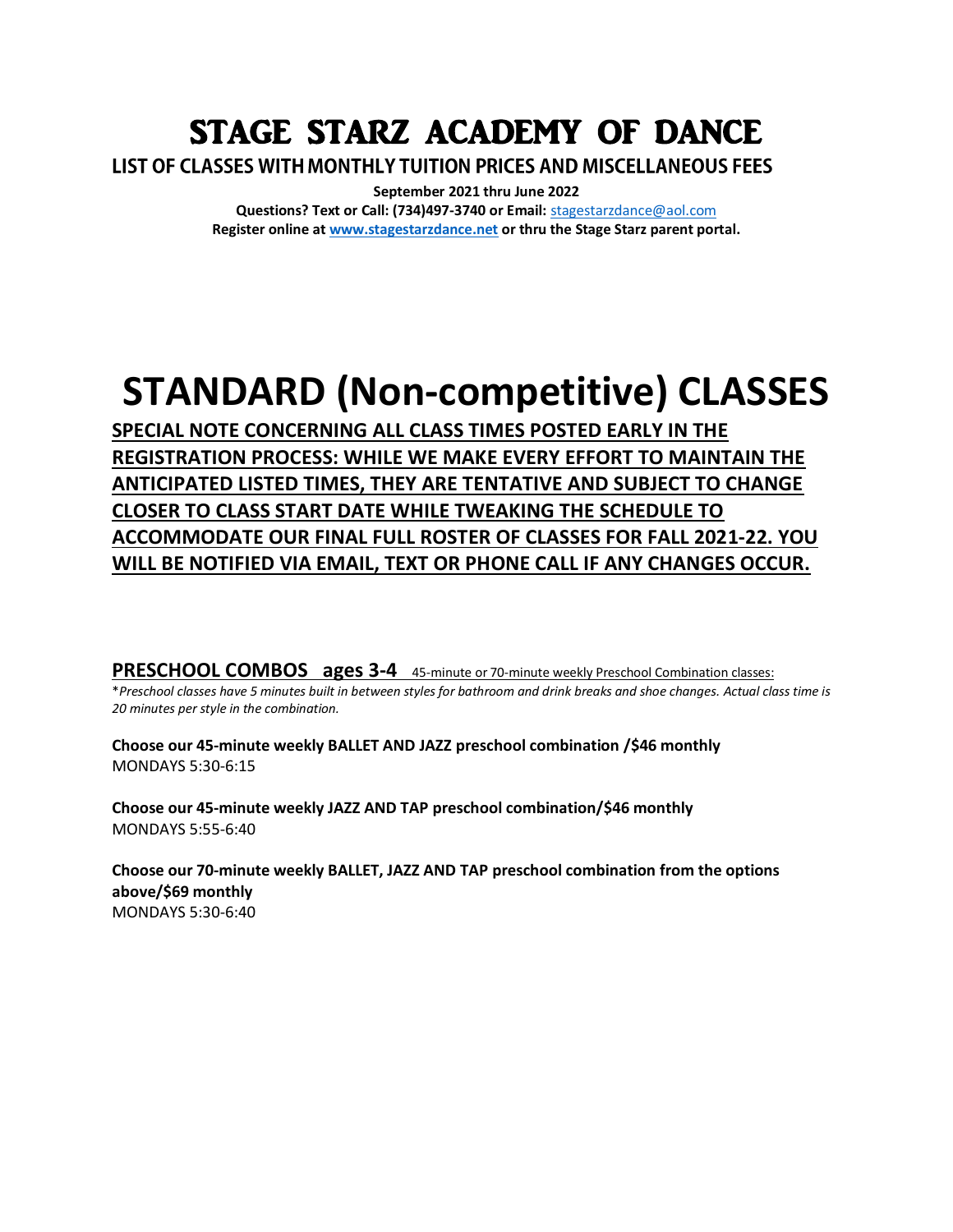# **PRIMARY LEVEL CLASSES ages 5-7, 6-8**

All Primary Level Classes are offered in: *TAP, JAZZ & BALLET*

30-minute weekly group classes : \$35 monthly

2 nd and additional styles of dance enrolled in for 30-minute weekly group classes are discounted to : \$25 monthly per added style Register for you preferred day of week. However, please note that we may recommend the alternative day of week when doing placements according to age and experience when finalizing classes.

#### **PRIMARY LEVEL BALLET ages 5-7 and 6-8**

MONDAYS 6:15-6:45 OR THURSDAYS 5:30-6:00

#### **PRIMARY LEVEL JAZZ ages 5-7 and 6-8**

MONDAYS 6:45-7:15 OR THURSDAYS 6:00-6:30

**PRIMARY LEVEL TAP ages 5-7 and 6-8** 

MONDAYS 7:15-7:45 OR THURSDAYS 6:30-7:00

## **ELEMENTARY LEVEL ages 8-11 experienced**

Elementary Classes are offered in: *TAP, JAZZ & BALLET* 30-minute weekly group classes : \$35 monthly 2 nd and additional styles of dance enrolled in for 30-minute weekly group classes are discounted to : \$25 monthly per added style

#### **ELEMENTARY LEVEL BALLET ages 8-11**

THURSDAYS 6:30-7:00

#### **ELEMENTARY LEVEL JAZZ ages 8-11**

THURSDAYS 7:00-7:30

#### **ELEMENTARY LEVEL TAP ages 8-11**

THURSDAYS 7:30-8:00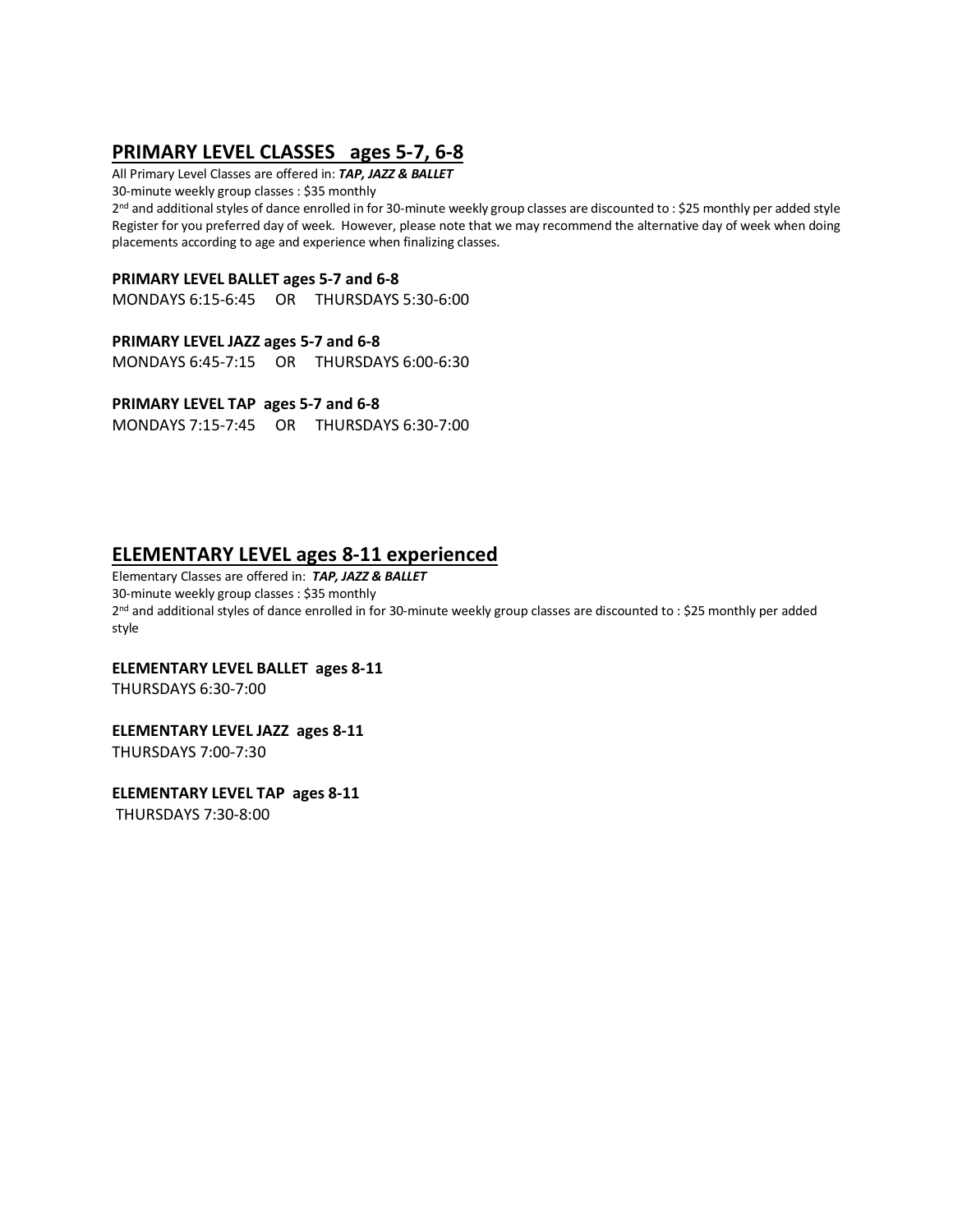## **INTERMEDIATE 1 & INT2/ADVANCED (ages 9 and up with experience, appropriately placed according to age AND skill development)**

Intermediate 1 & Intermediate2/Advanced Classes offered: *TAP, JAZZ, LYRICAL, CONTEMPORARY, BALLET & POINTE (Evaluation required for students new to Pointe)* 45-minute weekly group classes : \$45 monthly

**BALLET TECH TEEN ages 9 and up** 

Day and Time TBD

#### **INTERMEDIATE 1 LYRICAL ages 9 and up**  MONDAYS 7:45-8:30

**INTERMEDIATE 1 JAZZ ages 9 and up**  MONDAYS 8:30-9:15

**INTERMEDIATE/ADVANCED TAP ages 9 and up**  THURSDAYS 7:15-8:00

# **INTERMEDIATE2/ADVANCED JAZZ ages 9 and up**

THURSDAYS 8:00-8:45

#### **INTERMEDIATE2/ADVANCED CONTEMPORARY ages 9 and up**

THURSDAYS 8:45-9:30

\*Students can be placed on other days and times to accommodate their availability if the information is listed on the registration form. When registering online, please include your day and time conflicts and restrictions in the "QUESTIONS AND CONCERNS" section of the web registration.

### **SPECIALIZED CLASSES**

Classes for individuals or for 2 or 3 students with dance experience are offered for both non-competitive and competition students in styles tap, jazz, ballet, pointe, lyrical, contemporary and musical theater for ages 6 and up

**Duet/Trio (Standard or Competitive)** (30-minute weekly dance routine class) : \$40 monthly per student

### **Solo (Standard or Competitive) Limited Availability – Only 12 time slots for 2021-22 Dance Year**

Solos are a 30-minute weekly dance routine class.

Solo tuitions are prepay and must be paid in full at time of registration to be considered reserved.

\$450 solo tuition cost for Sept-June 2021/22 dance year tuition is DUE in FULL with registration!

Limited Availability! Only 12 slots available on a first-to-register basis. Registration begins online at stagestarzdance.net or through the parent portal on May 28, 2021 at 6:00pm.

Please note: we sold out of slots last year within hours of registration opening. Only solo registrations with payment in full will be considered reserved.

In the event that student registers for a solo and intends to audition to compete the solo, but is not selected for competition participation during auditions for the solo, the soloist can then opt for a standard solo or resign their solo registration and ask to be refunded. A request for that solo refund must be made within two weels of the audition results. As solos are limited and are reserved on a first-come first-served enrollment, refunds for solo opt-outs for the season (other than one based on audition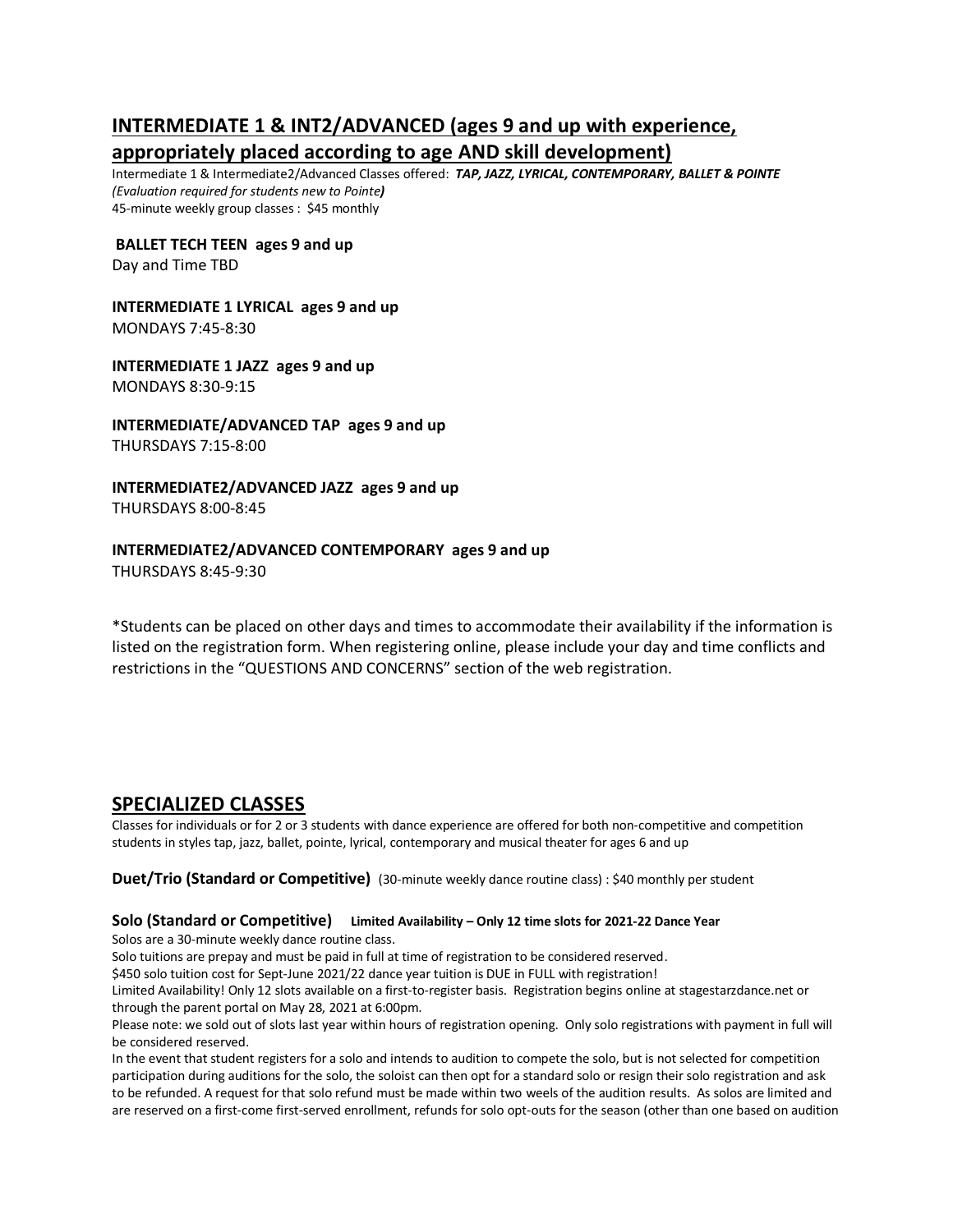results as outlined above) will only be given within two weeks of the student's solo registration. We need to have a strict refund policy so that students do not hold spots with the intention of making a more sincere commitment at a later date, thus taking advantage of the next student's opportunity.

**Private** (Single student 30-minute weekly technique only class. No performance dance routine.) \$45 monthly

**Semi**-**private** (2-3 students 30-minute weekly technique only class. No performance dance routine.) \$40 per student monthly

\*Students are placed on days and times that accommodate their availability listed on the registration form to the best of our ability (although there are no guarantees). If registering online, please include your day and time conflicts and restrictions in the "QUESTIONS AND CONCERNS" section of the web registration.

## **NEW COMPETITION REGISTRATION REQUIREMENTS FOR 2021-22**:

So that we have a clear understanding of students' aspirations and how to evaluate returning competitors and new competition hopefuls during auditions, as well as have a framework for team placement considerations during August Intensives, **students must pre-register for 2021-22 dance season classes BEFORE competition auditions. This pre-registration can be completed online with just the \$20 yearly non-refundable family registration fee and should include all classes that the student is interested in participating in for the 2021-22 dance season.** (Exception - solos - which require payment in full upon solo registration). Students will not be able to audition without completing this easy online preregistration process. Steps to becoming competition team members for 2021-22 dance season are:

1. Pre-register online for desired 2021-22 classes under the Comp Classes Registration tab on the studio website: stagestarzdance.net. Add all desired classes to your registration by clicking to register, including the click to add the \$20.00 yearly family registration fee. To eliminate confusion prior to team placements, you will now just click the desired routines you will want your dancer to participate in. For example, if you want the dancer to compete in comp team lyrical and comp team jazz you will register for these generic class titles which will not carry team titles or reflect combos. Simply choose the dance routines you'd like your dancer to compete in and register them in those classes. More specific placements will be made after August Intensives. You can still access descriptions of each team and the prices for classes for these levels when online by clicking on the corresponding tabs for - Minis, Petites, Junior and Teens. The information is also included below. Pay only the \$20 yearly reg fee to complete the pre-registration process for comp classes.

2. Register online for our Competition Auditions which will include a competition participation fee for the 2021-22 dance season of \$50 due along with your Audition Registration. Deadline to register June, 2021. (See more details for Competition Auditions in the "Register Here for Competition Auditions" tab on our website, and complete details in our "Competition Auditions" file download included in this email and on our website.)

3. Audition! Auditions will be held Saturday, June 5<sup>th</sup> 2021. You will be contacted via email with your audition results within 48 hours after auditions. (See the "Competition Auditions" file download included in this email and on our website for your audition times.)

4. All selected comp team members are required to register for our August Intensives. All competition students must attend this 5-day jump-start double workshop (2-day abbreviated workshop for new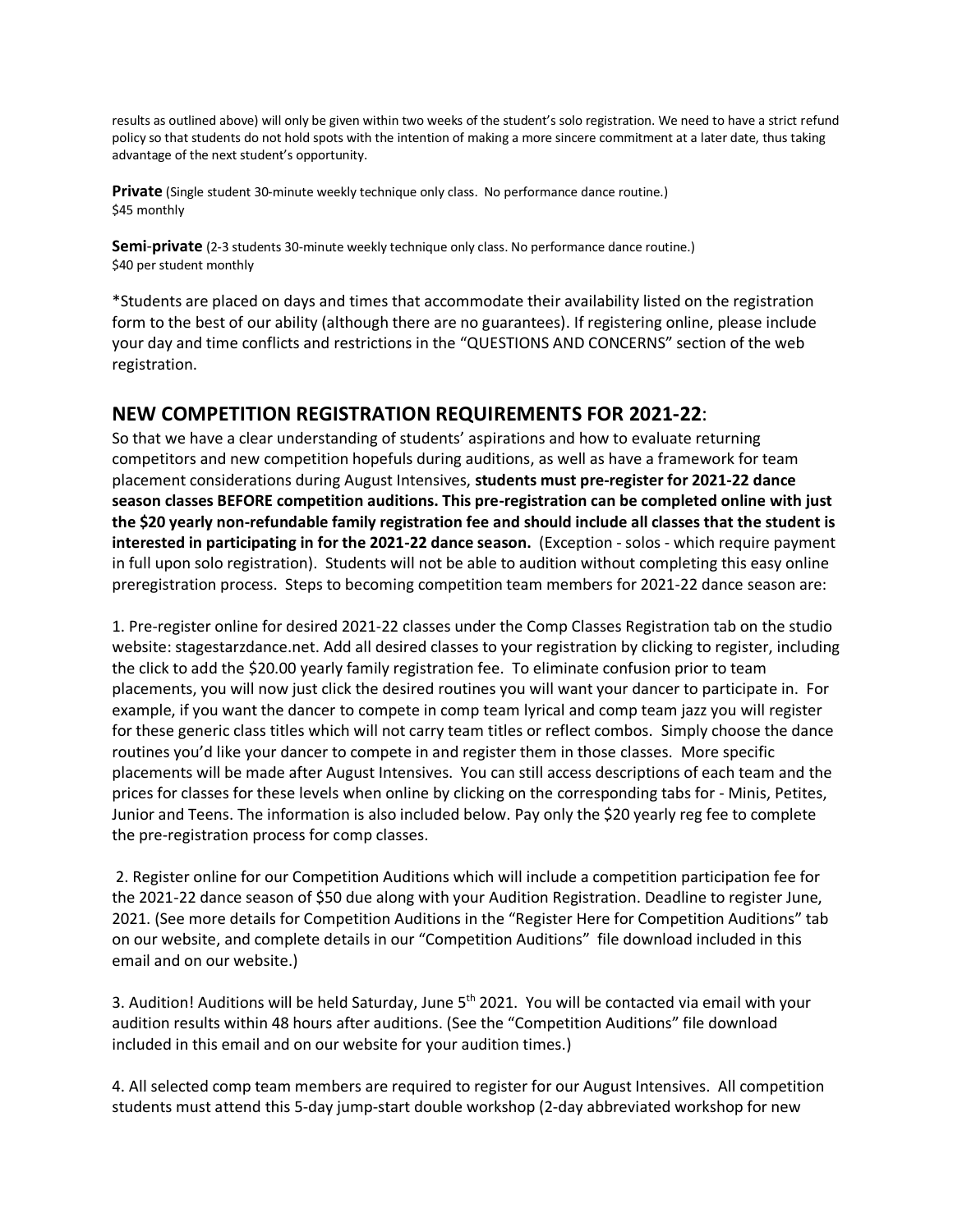Minis). More specific details concerning Intensives dates, times and registration will arrive to you in June.

**All standard classes students not auditioning for competition** may also register before June 25, 2021 to enroll in classes with just the \$20 non-refundable yearly family registration fee. All registrations after June 25, 2021 must also include September tuition for all classes registered for.

## **WORKSHOPS AND SPECIALTY EVENTS**

AUGUST JUMP-START INTENSIVES: We will be hosting 5-day workshops the weeks of August 24<sup>th</sup> thru 28<sup>th</sup> and August 31<sup>st</sup> Sept 4<sup>th</sup>. These August Jump-Start Intensives are open to all dance students ages 5 to 19 working at Primary Levels and above. Please note that the workshops are required for all competition students. You can register online for the August Intensives and Fall Classes at stagestarzdance.net or through the parent portal.

# **COMPETITION LEVELS AND CLASSES**

# **MINI COMPETITION TEAM(ages 6-8 (5) with approval) with limited dance**

#### **experience, but no prior comp experience:**

#### **\*AUDITION IS REQUIRED**

#### *Stage Starz Mini Competition Team Jazz/Lyrical Combo (ages 6-8 (5) with approval)*

75-minute weekly class block includes required ballet tech and jazz and lyrical routines for students with limited dance experience but who are new to competition: \$65 monthly

#### *Stage Starz Mini Competition Duo/Trio (ages 6-8 (5) with approval) \$40 MONTHLY per student* 30-minute weekly class prepares dancers with competitive duo or trio routine

*PLEASE NOTE: Stage Starz Mini Duo/Trio Competitors NOT already in Mini Comp Group and attending REQUIRED Mini Comp Ballet Tech (with Jazz or Lyrical Comp Group) or Mini Comp Tap Tech (with Tap Comp Group) MUST attend the weekly Mini Comp Ballet Tech or a standard Primary Ballet Class if doing a Comp Jazz/Lyrical Duo/Trio or the weekly Mini Comp Tap Tech or Standard Primary Tap Class if doing a Comp Tap Duo/Trio.* **\*ADDITIONAL COST FOR REQUIRED WEEKLY COMP TECH, or Primary Ballet or Primary Tap class, IS \$35 Monthly. AGAIN, this is NOT a requirement for comp duo/trio students already in comp groups and taking the required competition Ballet Tech or Tap Tech class for group. This tech requirement is only for comp duo/trio students NOT already taking comp Ballet Tech (or comp Tap Tech for comp Tap Duo/Trio) in some capacity.**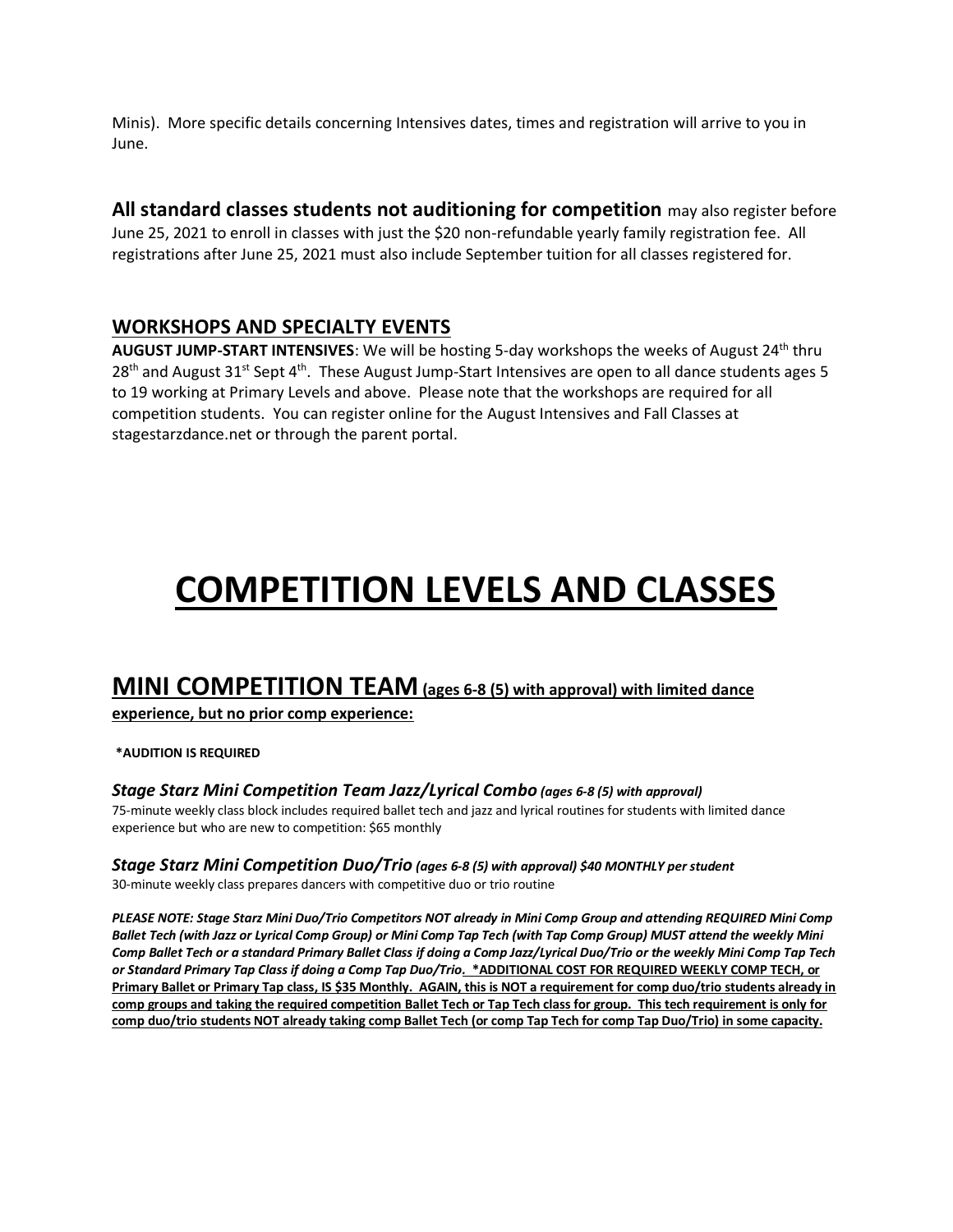# **PETITE COMPETITION TEAM (ages 8-11 Elementary Level) AVAILABLE CLASSES:**

#### **\*AUDITION IS REQUIRED**

*Stage Starz Petite Competition Team Jazz/Lyrical Class Block (ages 8-11 Elementary Level) \$75 MONTHLY* 90-minute weekly class block includes: 30 MINUTES REQUIRED PETITE COMP GROUP BALLET TECH (tech only – no performance routine) 30 MINUTES PETITE COMP GROUP LYRICAL ROUTINE 30 MINUTES PETITE COMP GROUP JAZZ ROUTINE *PLEASE NOTE: Stage Starz Petite Jazz/Lyrical Comp Team's REQUIRED Ballet Tech Class is Built into this Class Block*

#### *Stage Starz Petite Competition Team TAP Group (ages 8-11 Elementary Level) \$55 MONTHLY*

60-minute weekly class block includes: 30 MINUTES REQUIRED PETITE COMP GROUP TAP TECH (tech only – no performance routine) 30 MINUTES PETITE COMP GROUP TAP ROUTINE *PLEASE NOTE: Stage Starz Petite TAP Competition Team's REQUIRED Tap Tech Class is Built into this Class Block*

#### *Stage Starz Mixed-Age Competition SCOOBY DOO MUSICAL THEATER Group \$35 MONTHLY*

60-minute weekly novelty musical theater character-jazz style competition group routine class **Participants must be competing in at least one comp solo, duo, trio or group to participate, or attend a required weekly comp Ballet Tech Class in their age group and level…in which case, the required Ballet Tech weekly class is an additional \$35 monthly for students not already in a comp group, solo, duo or trio.)**

#### *Solo - Standard or Competitive (Limited Availability – Only 12 time slots for 2021-22 Dance Year)*

*Solos are a* 30-minute weekly class preparing the dancer with a competitive solo routine.

**\$450 solo tuition is due in full upon registration!!!** (Only 12 slots for 2021-22)

Please note! - Slots sold out on first day of solo registration over the last few years. Solo registration begins online on a first-toregister basis at 6:00 pm on May 28, 2021. Only solo registrations with payment in full will be considered reserved *PLEASE NOTE: Stage Starz Petite Solo Competitors NOT already in Petite Comp Group and attending REQUIRED Petite Comp Ballet Tech (for Jazz / Lyrical Comp Group) or Petite Comp Tap Tech (for Tap Comp Group) MUST attend the weekly Petite Comp Ballet Tech if doing a Comp Jazz/Lyrical Solo or the weekly Petite Comp Tap Tech if doing a Comp Tap Solo.*

*\****ADDITIONAL COST FOR REQUIRED WEEKLY TECH IS \$35 Monthly (not due in full with solo registration). AGAIN, this is NOT a requirement for students already in comp group and already taking the required competition Ballet Tech built into the comp group class block. This tech requirement is only for comp soloists NOT already taking comp Ballet Tech (or comp Tap Tech for comp Tap Solo) in some capacity.**

## **Stage Starz Petite Competition Duo/Trio** (ages 8-11 Elementary Level) \$40 MONTHLY per student

30-minute weekly class prepares dancers with competitive duo or trio routine

*PLEASE NOTE: Stage Starz Petite Duo/Trio Competitors NOT already in Petite Comp Group and attending REQUIRED Petite Comp Ballet Tech (with Jazz or Lyrical Comp Group) or Petite Comp Tap Tech (with Tap Comp Group) MUST attend the weekly Petite Comp Ballet Tech if doing a Comp Jazz/Lyrical Duo/Trio or the weekly Petite Comp Tap Tech if doing a Comp Tap Duo/Trio.* **\*ADDITIONAL COST FOR REQUIRED WEEKLY COMP TECH IS \$35 Monthly. AGAIN, this is NOT a requirement for comp duo/trio students already in comp groups and taking the required competition Ballet Tech class for group. This tech requirement is only for comp duo/trio students NOT already taking comp Ballet Tech (or comp Tap Tech for comp Tap Duo/Trio) in some capacity.**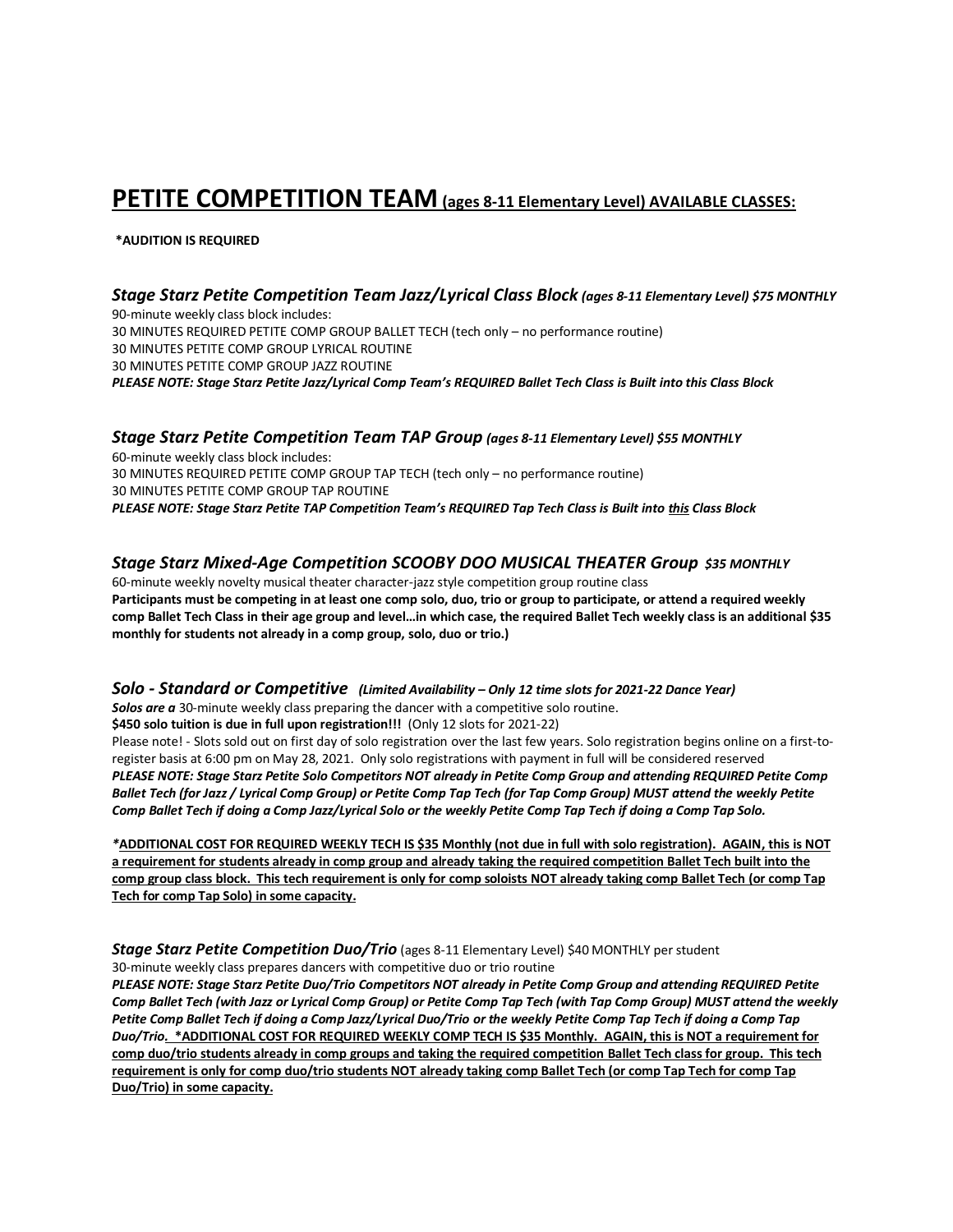# **JUNIOR COMPETITION TEAMS (ages 9-13 Intermediate)**

#### **\*AUDITION IS REQUIRED**

#### *Stage Starz Junior Competition Team Jazz/Lyrical Combo (ages 9-13 Intermediate) \$80 MONTHLY*

105-minute weekly class block includes: 25 MINUTES REQUIRED JUNIOR COMP GROUP BALLET TECH (tech only – no performance routine) 40 MINUTES JUNIOR COMP GROUP LYRICAL ROUTINE 40 MINUTES JUNIOR COMP GROUP JAZZ ROUTINE *PLEASE NOTE: Stage Starz JUNIOR Jazz/Lyrical Comp Team's REQUIRED Ballet Tech Class is Built into this Class Block*

#### *Stage Starz Junior Competition Team TAP Group (ages 9-13 Intermediate) \$55 MONTHLY*

60-minute weekly class block includes: 30 MINUTES REQUIRED JUNIOR COMP GROUP TAP TECH (tech only – no performance routine) 30 MINUTES JUNIOR COMP GROUP TAP ROUTINE *PLEASE NOTE: Stage Starz JUNIOR TAP Competition Team's REQUIRED Tap Tech Class is Built into this Class Block*

# *Stage Starz Mixed-Age Competition SCOOBY DOO MUSICAL THEATER Group*

#### *\$35 MONTHLY*

60-minute weekly novelty musical theater character-jazz style competition group routine class **Participants must be competing in at least one comp solo, duo, trio or group to participate, or attend a required weekly comp Ballet Tech Class in their age group and level…in which case, the required Ballet Tech weekly class is an additional \$35 monthly for students not already in a comp solo, duo, trio or group. )**

#### *Solo - Standard or Competitive (Limited Availability – Only 12 time slots for 2021-22 Dance Year)*

*Solos are a* 30-minute weekly class preparing the dancer with a competitive solo routine.

**\$450 solo tuition is due in full upon registration!!!**

(Only 12 slots for 2021-22) Please note! - Slots sold out on first day of solo registration over the last few years. Solo registration begins online on a first-to-register basis at 6:00 pm on May 28, 2021. Only solo registrations with payment in full will be considered reserved

*PLEASE NOTE: Stage Starz Junior Solo Competitors NOT already in Junior Comp Group and attending REQUIRED Junior Comp Ballet Tech (for Jazz / Lyrical Comp Group) or Junior Comp Tap Tech (for Tap Comp Group) MUST attend the weekly Junior Comp Ballet Tech if doing a Comp Jazz/Lyrical Solo or the weekly Junior Comp Tap Tech if doing a Comp Tap Solo.* 

*\****ADDITIONAL COST FOR REQUIRED WEEKLY TECH IS \$35 Monthly (not due in full with solo registration). AGAIN this is NOT a requirement for students already in comp group and taking the required competition Ballet Tech class built into the comp group class block. This tech requirement is only for comp soloists NOT already taking comp Ballet Tech (or comp Tap Tech for comp Tap Solo) in some capacity.**

#### *Stage Starz Junior Competition Duo/Trio (ages 9-13) \$40 MONTHLY per student*

30-minute weekly class prepares dancers with competitive duo or trio routine

*PLEASE NOTE: Stage Starz Junior Duo/Trio Competitors NOT already in Junior Comp Group and attending REQUIRED Junior Comp Ballet Tech (with Jazz or Lyrical Comp Group) or Junior Comp Tap Tech (with Tap Comp Group) MUST attend the weekly Junior Comp Ballet Tech if doing a Comp Jazz/Lyrical Duo/Trio or the weekly Junior Comp Tap Tech if doing a Comp Tap*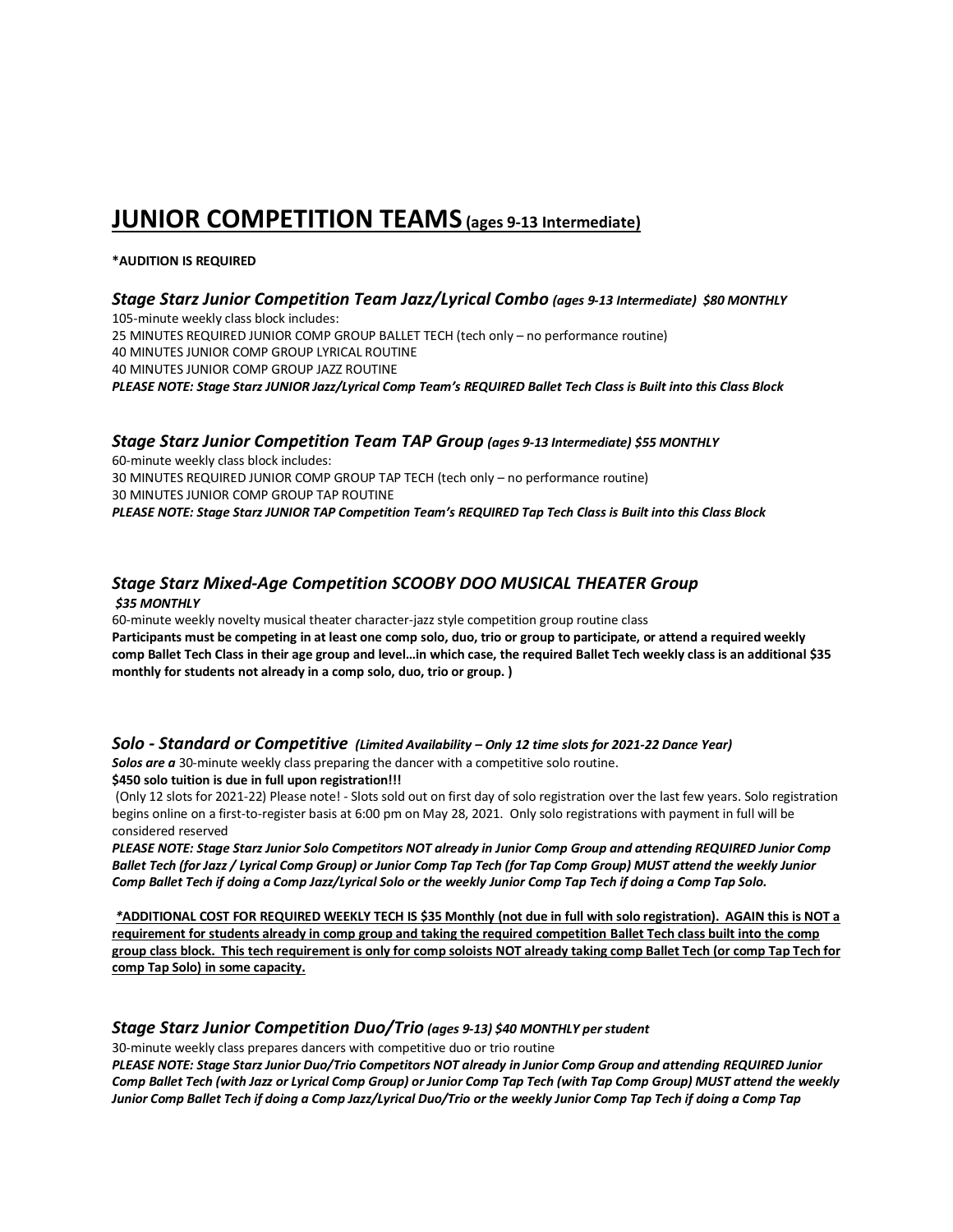*Duo/Trio .* **\*ADDITIONAL COST FOR REQUIRED WEEKLY COMP TECH IS \$35 Monthly. AGAIN, this is NOT a requirement for comp duo/trio students already in comp groups and taking the required competition Ballet Tech class built into the comp group block. This tech requirement is only for comp duo/trio students NOT already taking comp Ballet Tech (or comp Tap Tech for comp Tap Duo/Trio) in some capacity.**

# **TEEN COMP TEAMS (Ages 12 and up - Intermediate 2 thru Advanced)**

#### **\*AUDITION IS REQUIRED**

**\*TEEN Level Comp Groups, Solos, Duos and Trios for Jazz and Lyrical Require One 1-hour Comp Ballet Tech Class**

#### *Stage Starz TEEN Competition Team Tap Group (ages 12 and up - Intermediate 2 thru Advanced) \$30 MONTHLY*

30-minute weekly tap competition group routine class (separate comp tap tech required) *PLEASE NOTE: Stage Starz TEEN TAP Competition Team Group REQUIRES a Separate Tap Tech Class* **(\$35 MONTHLY).** This 30-minute weekly comp tap technique class is required in addition to competition tap group routine class.

#### *Stage Starz TEEN Competition Team Jazz Group (ages 12 and up - Intermediate 2 thru Advanced) \$35 MONTHLY*

45-minute weekly jazz competition group routine class

*PLEASE NOTE: At least one weekly one-hour Teen Comp Ballet Tech class is required to participate on Teen Comp Team Groups as well as Teen Solos, Duos and Trios. That is, one weekly Ballet Tech Class is required for participation, NOT one per each comp class registered for. However please note that all competition Solos, Duos and Trios NOT in group, still must take one weekly Comp Ballet Tech class to compete Jazz, Lyrical, Contemporary or Musical Theater and one weekly Comp Tap Tech to compete Tap.*

#### *Stage Starz Teen Competition Team Contemporary Group (ages 12 & up - Intermediate 2 thru Advanced) \$35 MONTHLY*

#### 45-minute weekly jazz competition group routine class

*PLEASE NOTE: At least one weekly one-hour Teen Comp Ballet Tech class is required to participate on Teen Comp Team Groups as well as Teen Solos, Duos and Trios. That is, one weekly Ballet Tech Class is required for participation, NOT one per each comp class registered for. However please note that all competition Solos, Duos and Trios NOT in group, still must take one weekly Comp Ballet Tech class to compete Jazz, Lyrical, Contemporary or Musical Theater and one weekly Comp Tap Tech to compete Tap.*

#### *Stage Starz Teen Competition Team Lyrical Group (ages 12 and up - Intermediate 2 thru Advanced) \$35 MONTHLY*

#### 45-minute weekly jazz competition group routine class

*PLEASE NOTE: At least one weekly one-hour Teen Comp Ballet Tech class is required to participate on Teen Comp Team Groups as well as Teen Solos, Duos and Trios. That is, one weekly Ballet Tech Class is required for participation, NOT one per each comp class registered for. However please note that all competition Solos, Duos and Trios NOT in group, still must take one weekly Comp Ballet Tech class to compete Jazz, Lyrical, Contemporary or Musical Theater and one weekly Comp Tap Tech to compete Tap.*

#### *Stage Starz Mixed-Age Competition SCOOBY DOO MUSICAL THEATER Group \$35 MONTHLY*

60-minute weekly competition novelty musical theater character-jazz style competition group routine class *OP***EN ONLY TO COMP MEMBERS (Participants must be competing in at least one comp solo, duo, trio or group to participate, OR attend a required weekly comp Ballet Tech Class in their age group and level…in which case, the required Ballet Tech weekly class is an additional \$35 monthly for students not already taking a comp group, solo, duo or trio. )**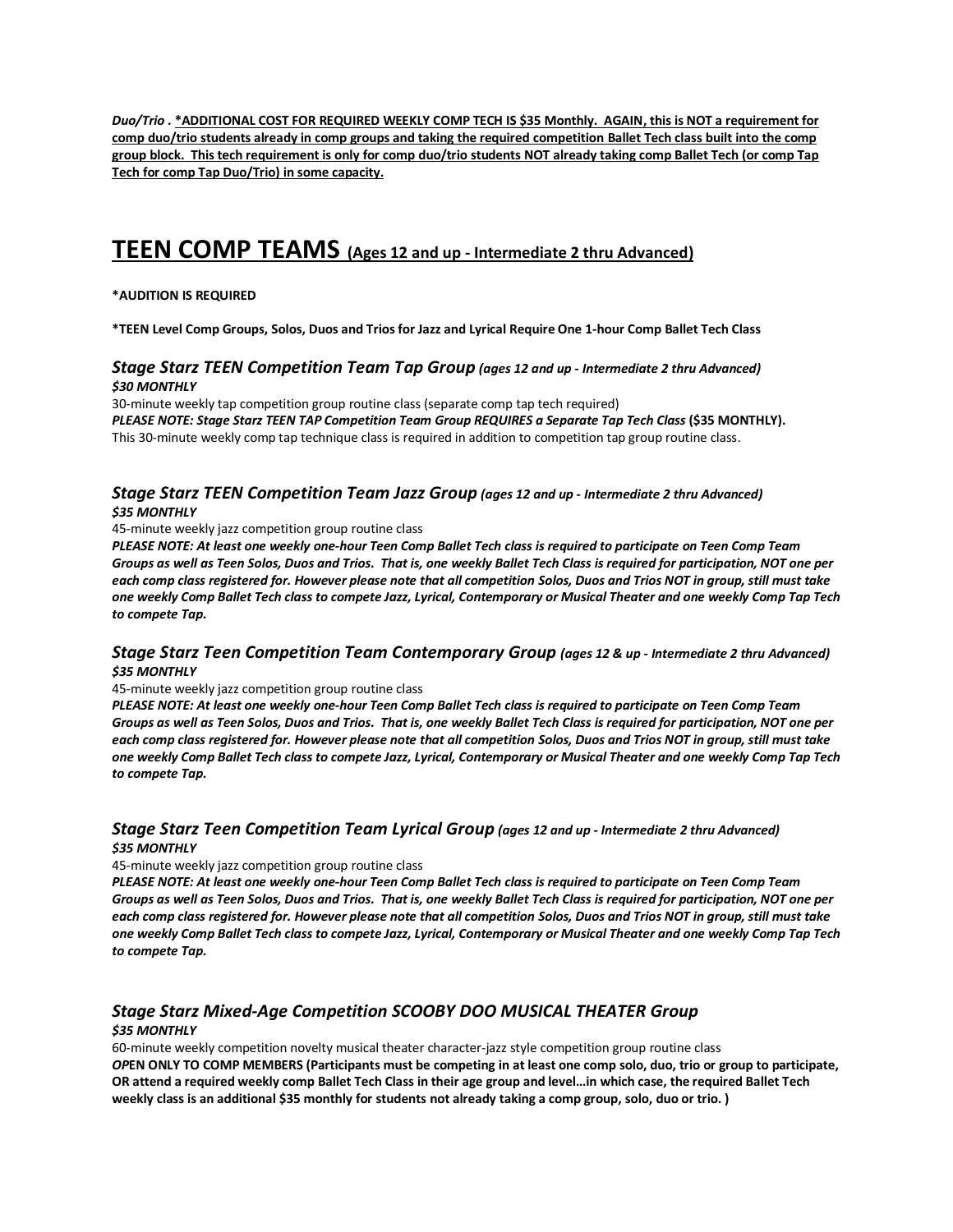#### *Solo (Standard or Competitive): Limited Availability – Only 12 time slots for 2020-21 Dance Year*

30 minute weekly class prepares dancer with competitive solo routine *\$450 Due in full upon registration.* 

(Only 12 slots for 2021-22. Please note! – Solo slots sold out on first day of solo registration over the last few years.) **Solo registration begins online at 6pm on May 28, 2021**. Only solo registrations with payment in full will be considered reserved *PLEASE NOTE: Stage Starz Teen Solo Competitors NOT already in Teen Comp Group and attending REQUIRED Teen Comp Ballet Tech (for Jazz, Lyrical, Contemporary or MT Comp Group) or Teen Comp Tap Tech (for Tap Comp Group) MUST attend one weekly Teen Comp Ballet Tech Class if performing a Comp Jazz, Lyrical, Contemporary or MT Solo or a Teen Comp Tap Tech Class if doing a Comp Tap Solo. \****ADDITIONAL COST FOR REQUIRED WEEKLY TECH IS \$35 Monthly (not due in full with solo registration) for one weekly Comp Ballet Tech Class and \$30 for Comp Tap Tech. AGAIN this is NOT a requirement for students already in comp group and taking the required competition Ballet Tech or Tap Tech classes for group or duo/trio. This tech requirement is only for comp soloists NOT already taking the required tech within their other comp requirements.**

#### *Stage Starz Teen Competition Duo/Trio (ages 12 and up - Intermediate 2 thru advanced) \$40 MONTHLY per student*

#### 30-minute weekly class prepares dancers with competitive duo or trio routine

*PLEASE NOTE: Stage Starz Teen Competition Duo/Trio Competitors NOT already in Teen Comp Group and attending REQUIRED Teen Comp Ballet Tech (with Jazz, Lyrical, Contemporary or MT Comp Group) or Teen Comp Tap Tech (with Tap Comp Group) MUST attend one weekly Teen Comp Ballet Tech Class if performing a Comp Jazz, Lyrical, Contemporary or MT Duo/Trio and the weekly Comp Tap Tech if doing a Comp Tap Duo/Trio .* **\*ADDITIONAL COST FOR REQUIRED WEEKLY COMP TECH IS \$35 Monthly for one weekly Comp Ballet Tech Class and \$30 for Comp Tap Tech if taking Teen Comp Tap Duo/Trio. AGAIN, this is NOT a requirement for comp duo/trio students already in comp groups and taking the required competition Ballet or Tap Tech class for group or solos. This tech requirement is only for comp duo/trio students NOT already taking the required tech within their other comp requirements.**

#### *Stage Starz Teen Competition Team REQUIRED WEEKLY BALLET TECH (ages 11 and up)*

*\$35 MONTHLY one tech class required for all teen competitors of Lyrical, Jazz, Contemporary and Musical Theater. PLEASE NOTE: At least one weekly one-hour Teen Comp Ballet Tech class is required to participate on Teen Comp Team Groups as well as Teen Solos, Duos and Trios. That is, one weekly Ballet Tech Classes are required for participation, NOT one per each comp class registered for. However, all competition solos, duos and trios NOT in group, still must take one weekly Comp Ballet Tech classes for Jazz, Lyrical, Contemporary and Musical Theater.*

# **MISCELLANEOUS FEES & CREDITS**

#### **Non-refundable Family Registration Fee:**

\$20.00 one-time yearly fee required with the first class only enrolled in by a single student, or the first class enrollment per family. Only one \$20 registration fee per family per dance year.

#### **Payment in Full Discount:**

Stage Starz will waive the \$20 yearly registration fee for families who pay all tuition, costume and headpiece fees in full for the year at registration.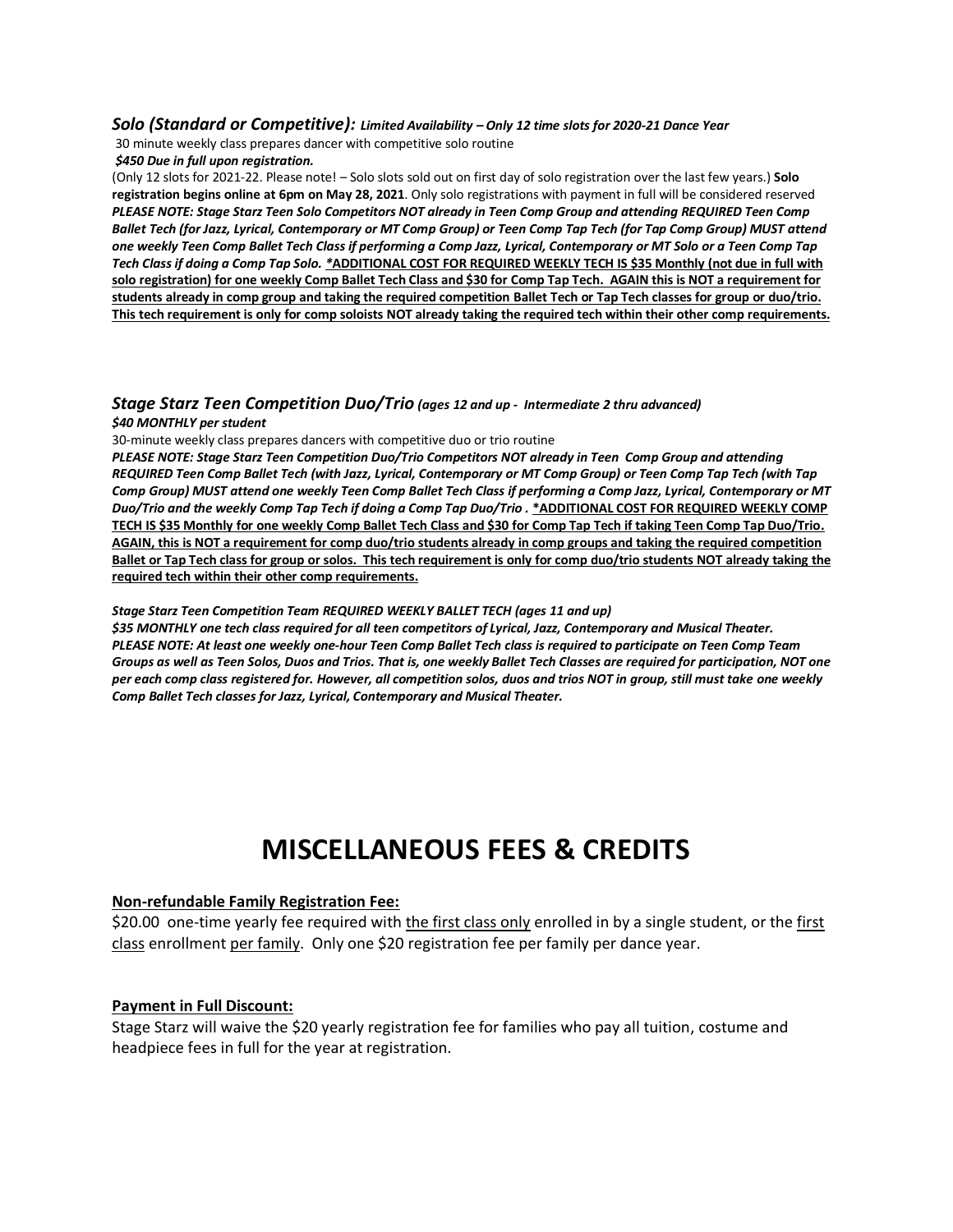#### **SIBLING DISCOUNT:**

Siblings receive the family discount of \$10 off per month per registered class after the second class registered for by the first registered sibling within a family. A \$100 yearly savings per discounted class! Combo classes are already discounted and cannot be further discounted with a sibling discount.

**Costume and Headpiece Fees**: (Please note that costumes are made-to-order. There are no refunds for any costumes that have already had orders placed.

\$60 per standard class

\$65 per competition class (not combos)

\$130 for Mini, Petite and Junior Jazz/Lyrical competition class blocks (\$65 each costume) \$120 per preschool combo of two classes or \$180 per preschool combo of 3 classes (\$60 per costume per dance style in the combination)

Balances for specialty costumes selected by students for solos, duos, trios and novelty routines exceeding the \$60 standard costume fee will be the responsibility of the student and will be billed to the student by Stage Starz. Balances for competition group, solo, duo or trio costumes that exceed the \$65 competition costume fee will be the responsibility of the student and will be billed to the student's account by Stage Starz.

\$5.00 Headpiece fee for each dance the student will be performing in the recital showcase (and/or competition for competition students).

\*Costume and headpiece fees for all classes will be totaled per student and divided into two equal payments due with your October and November tuition payment.

#### **Minimum Due at Registration**:

Family Yearly Registration Fee \$20.00 if enrolling on or **before** June 25, 2021

Family Yearly Registration Fee of \$20 with September tuition for all classes enrolled in if registering **after** June 25, 2021

Family Registration Fees are Non-refundable

Stage Starz will waive the registration fee for families who pay all tuition, costume and headpiece fees for the year in full at registration.

Solos ONLY! Payment in full (\$450) is required for solo classes at time of registration. Very Limited Number of Spots available (12 slots)! Solo slots will be given on a first-to-register, with full payment included, basis! Solo registration opens online at 6:00 pm May 28, 2021 at stagestarzdance.net or through the parent portal. Only solo registrations with payment in full will be considered reserved. Please note: Last year, all solo slots sold out within the first few hours of registration opening.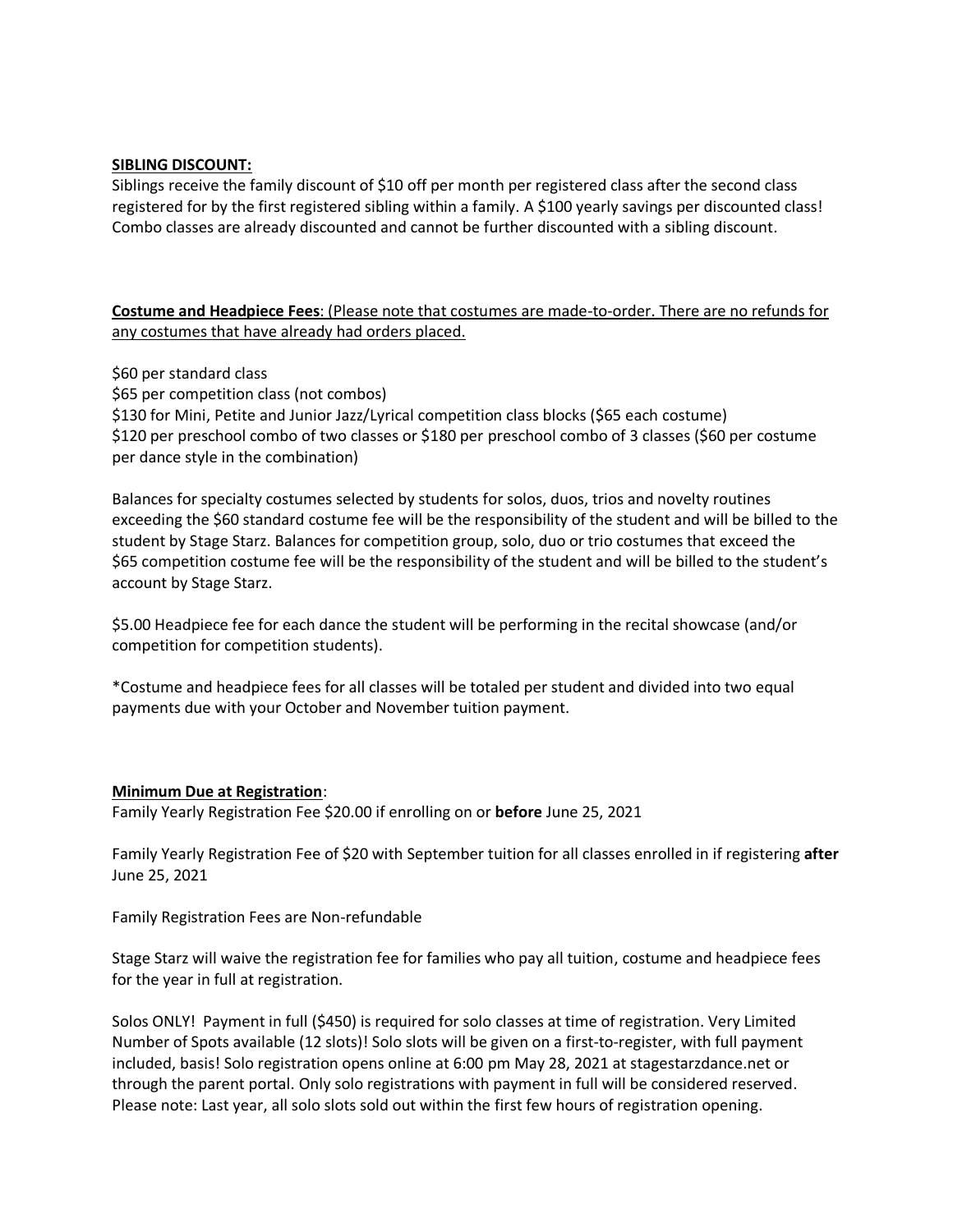#### **Trade Fair Performance T-Shirt and Headpiece Fees:**

\$15.00 Trade Fair T-shirt Fee - This will be a one-shirt-for-all-performances/full-color-print spiritwear t-shirt. This fee will be due February 1, 2022.

This single full-color-print spiritwear t-shirt will be worn by students during performances at the Bedford Business Association Trade Fair. The March BBA Trade Fair is an optional performance opportunity! Only routines performance-ready will be invited to participate. Please inform your teacher if you do not plan to participate BY FEBRUARY  $1<sup>st</sup>$  so that temporary adjustments can be made to the routine for the Trade Fair performance for any partnering work that has been worked into the choreography for the regular recital routine.

\$5.00 Trade Fair Headpiece Fee will also be due February 1, 2021. The headpiece will be handed out to your student at class by the teacher in March prior to the Trade Fair performance weekend.

#### **Stage Starz Competition Fee:**

- A \$50 2021-22 Stage Starz competition participation fee will be due with audition registration for required Stage Starz Competition Participation. All aspiring competitors for solos, duos, trios and groups must audition. The \$50 comp fee is set in place to help offset costs of running the competition program such as Mason facilities rental, music, additional rehearsals, staff travel expenses, choreography, props, information printouts, etc..
- To ensure students take the audition process seriously, the competition audition fee will be due with the audition registration form. Students who do not place for Stage Starz Competition participation will be refunded the \$50 fee. Students who make the team, but later choose to resign their spot, will not receive a refund.
- Please see our Stage Starz Competition Audition attachments for complete details.

#### **Competition Entry Fees: Competition Students Only**

> These are fees required by competition organizations for participation in their competition. > Each routine entered requires an entry fee from each student. Groups Trios, Duos and Solos generally increase in price accordingly.

> Students are responsible for all entry fees relating to their individual participation in routines registered for.

 > In January 2022, Stage Starz will notify students of their total fees to be due February 1, 2022 for both Spring competition performance events. Stage Starz will send competition entries only for students who have paid their competition fees in full. Fees are paid by students to Stage Starz. Stage Starz will mail all fees and entries together to the competition organization.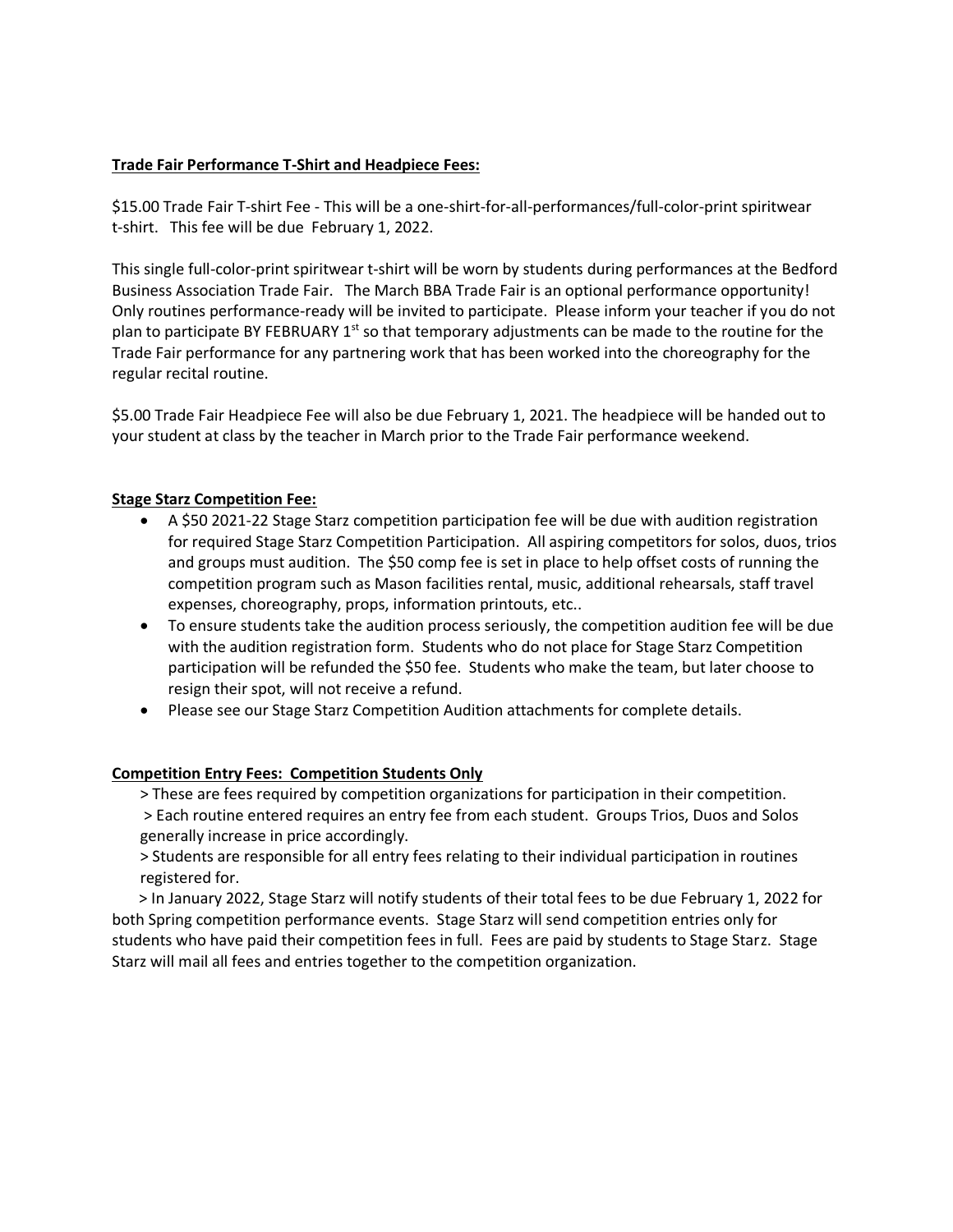#### **ADDITIONAL IMPORTANT PAYMENT INFORMATION**

- Register with \$20 Non-refundable Family Yearly Registration Fee only, if enrolling on or **before** June 25, 2021.
- Register with \$20 Non-refundable Family Yearly Registration Fee **and** September tuition for all classes enrolled in if registering **after** June 25, 2021.
- Tuition fees are due the  $1^{st}$  of each month, October through June 2021-22.
- September 2021 tuition is due by August  $1<sup>st</sup>$  2021 to confirm and finalize enrollment in classes for the 2021-22 season for those students, both standard and competition, who pre-registered on or before June 25, 2021 with just the \$20 registration fee.
- Returning competition dancers and new competition hopefuls are asked to register for fall classes prior to competition auditions to be held June 5, 2021. Registration can be made with just the \$20 yearly non-refundable family registration fee. September tuition will then be due by August  $1<sup>st</sup>$  2021 to confirm and finalize class enrollments.
- Comp students are REQUIRED to participate in our August Jump-Start Summer Intensives. Please register online @stagestarz.net or thru the parent portal with fee payment of \$180 once the August Intensives registrations open in June.
- Solo registration opens online May 28, 2021 at 6pm and can be completed at stagestarzdance.net or thru the parent portal. Please note that solos are limited again this year and there are only 12 slots available. All slots sold out within hours last year. Registration for solos requires payment in full of the solo tuition for the 2021-22 dance year of \$450. Only solo registrations with payment in full will be considered reserved.
- The parent or guardian is responsible for notifying Stage Starz Academy of Dance of any change to the credit card or checking account. There will be an insufficient funds fee of \$35 for monies not cleared through checking accounts or not able to be processed through credit/debit cards on file. Balances remaining unpaid in lieu of insufficient funds will be considered past due and should be paid immediately, including the \$35 insufficient fund fee.
- The yearly family registration fee is nonrefundable. All other registration fees and participation fees, and fees for workshops and specialty events, are non-refundable and registrants waive the right to any refund compensation.
- Costume fees are nonrefundable once orders have been placed.
- Current and prior monthly installments of tuition are nonrefundable.
- Any tuitions paid toward services defined as dance instruction with Stage Starz and left unfulfilled by extenuating circumstances wherein neither party was at fault by either student dropping of class(es) or deliberate and purposeful default of services by the school will be compensated for in the form of future like services provided if possible, with no monetary refund. Requests for an arrangement of service reassignment must be made within 30 days of the service interruption.
- Students who have paid for tuition in full for September thru June upon registration, will be refunded only for tuition of months left remaining and not including the current tuition month if they choose not to continue. These students have through October  $31<sup>st</sup>$  of the current dance season to drop classes and receive this partial refund. Refunds for tuition paid in advance will not be refunded after October 31<sup>st</sup>. (Different policies apply to solos.)
- Students who pay for tuition in full for September thru June upon registration, and who drop after October 31 $<sup>st</sup>$  of the current dance season waive the right to any refund of any tuition</sup> monies or services past, current or future, as well as any costume fees for costume orders already placed. (Different policies apply to solos.)